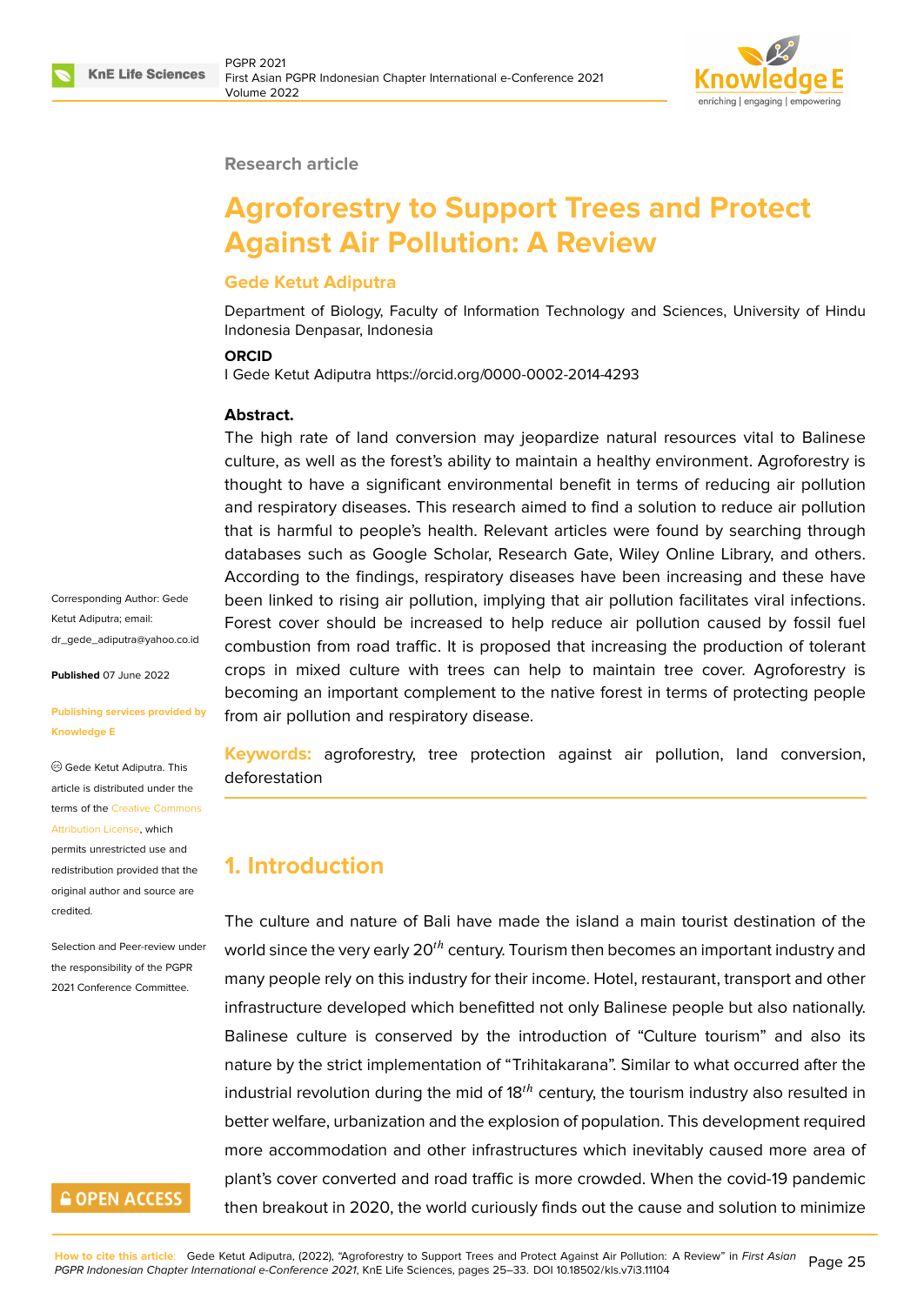casualty. With the involvement of researchers worldwide, the cause of the pandemic identified as Sarcov-2 which make a severe disease in human respiratory organs. It is speculated that this disease is closely related to air pollution and forest cover is proposed to be very important to protect people from the diseases. Accordingly, to resume the loss of plants coverages after it had been previously converted for the development of infrastructures, agroforestry may then be a potential alternative to maintain trees protection against air pollution and sustain natural resources to support Balinese culture.

# **2. Methodology**

This review was written after reading and understanding literature collected using search engines, such as Wiley Online Library, Google Scholar, ResearchGate, etc. Free access relevance articles from a journal were then opened and downloaded. There were more than 100 articles found related to agroforestry, trees protection against air pollution, land conversion, deforestation, offering plants, etc. About 26 papers were selected for this review based on the publishing date and its relevance to the topic written.

# **3. Result and Discussion**

### **3.1. Air pollution and the respiratory infectious diseases**

Fossil fuel has been used to generate energy since the industrial revolution in the early  $19<sup>th</sup>$  century and the cloud of smoke from coal combustion has resulted in various damages. However, air pollution did not become a subject of examination during the period [1]. The most significant problem occurred in 1952 when smoke concentration was more than 50 times above the limit and mortality was 3 fold [2]. In 1970, the word "environment" was frequently used in Japan because pollutants such as Mercury, CO and  $\mathsf{NO}_2$  $\mathsf{NO}_2$  $\mathsf{NO}_2$ , resulted in societal problems [3] and the Clean Air Act in 1970 in the USA reduced air pollution from industry [2]. The effect of air pollutio[n o](#page-6-0)n global warming was then widely discussed since 1980 and the Kyoto protocol, which was an attempt to reduce gas emission, commenced to act [in](#page-6-1) 2005 [4]. After 5 years of implementation of the Kyoto protocol, the world is sur[pr](#page-6-0)ised by the quick spread of serious respiratory infection diseases which then prompted WHO to announce a pandemic [5]. Since various convincing studies, which relate respirat[or](#page-6-2)y infection disease to air pollution,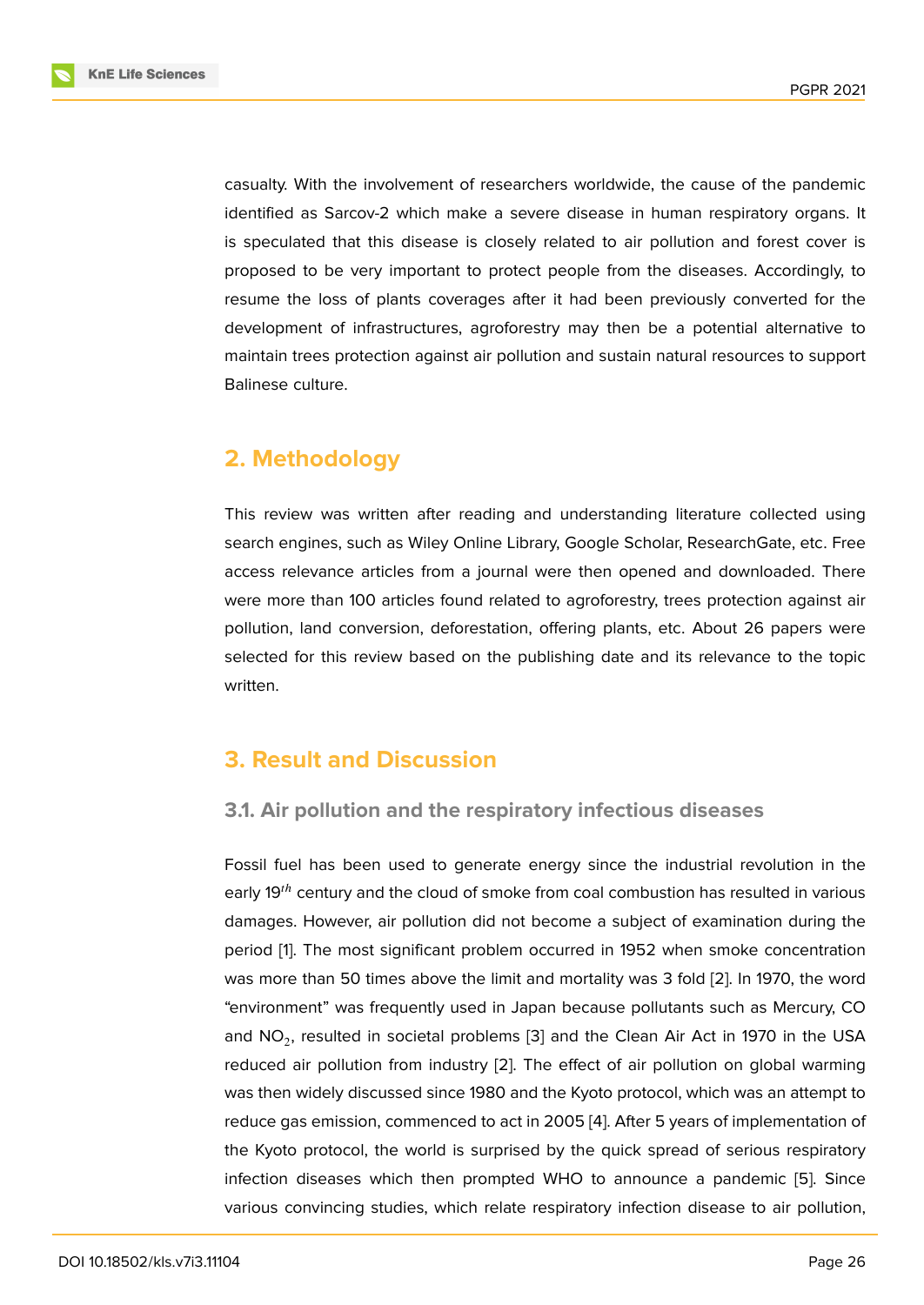have been previously reported, the pandemic that occurs after the reduction of gas emission raises the question of whether air pollution facilitates the outbreak of the diseases.

Depending on the type of pollutants, air pollution may cause infection in the upper or lower respiratory system or hardened asthmatic and cardiovascular diseases. Studies that were conducted in 1991-1992 found that during the episode of fine particulate air pollution, dyspnoea was increased in children with asthma [6]. In another study, [7] published a report on the association of air pollutants on hospital visits. The authors measured air pollutants from 1993 to 2000 and collected hospital visit records from 37 hospitals. This study found that a 2  $\mu$ g/m $^3$  increase of P[M](#page-6-4)  $_{2.5}$  organic carbon w[as](#page-6-5) associated with a 3% increase in pneumonia visits and standard deviation increases of  $NO<sub>2</sub>$  and CO was associated with specific respiratory conditions. A more detailed review on the association of air pollution, particularly  $\mathsf{NO}_2$ , with respiratory illness was reported by [2]. According to these authors, air pollution (NO<sub>2</sub>) could impair alveolar immunity, bronchial macrophage function and pathological abnormality of the upper and lower respiratory tract. Thus  $NO<sub>2</sub>$  which is generated during the combustion of fossil fuel in mo[to](#page-6-0)r traffic [8], facilitates the virus to infect respiratory cells. The various study that was then conducted after the outbreak of covid-19 is in agreement with the review by [2]

A respiratory infection can be reduced or eliminated by interruption of bioaerosol transmission [in](#page-6-6) 3 steps, reducing the release of the pathogen at the source, impeding transportation by air and protecting susceptible persons [9]. During this cu[rre](#page-6-0)nt pandemic, wearing a face mask has been found effective to reduce transmission [10]. For example, Covid -19 incidence was decreased in a country with a mask mandate but continuously increased in the country without a mask man[da](#page-6-7)te. As evidenced by other studies, the decrease of covid-19 incidents most likely attributed to the filte[ring](#page-6-8) mechanism of the mask against both virus and pollutant. [11] reported a study, which using hospitalized rate as a dependent variable and  $PM<sub>2,5</sub>$  as the independent variable, found an increased in hospitalized rate and  $PM<sub>2.5</sub>$ . Suggesting that covid-19 incidence is attributed to both virus infection and air pollution where a[cc](#page-6-9)ording to [12] air pollution facilitates the infection by lowering the response of the immune system.

### **3.2. Air pollution and tourism**

Whilst the tourism industry has expanded rapidly since 1950 [13], tourism in Bali has taken off since 1924 [14]. According to this author, the commencement of tourism in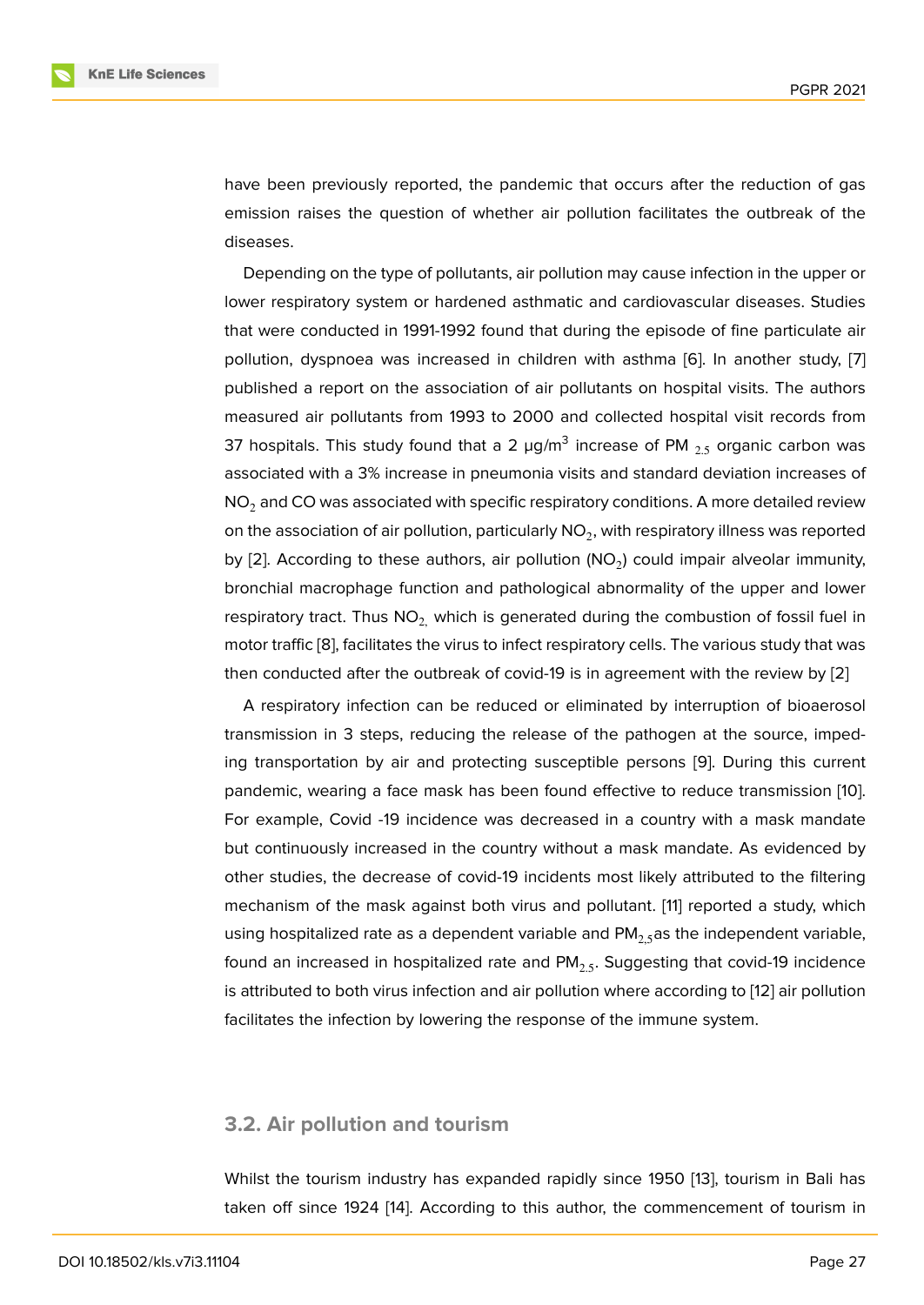Bali was initiated by launching a weekly steamship service connecting Bali-Surabaya-Makassar-Batavia. When the Bali hotel was opened in 1928, the number of visitors was growing from hundred to thousand. In 1970, mass tourism was launched by the Indonesian government. In 2000, the total number of foreign tourists arriving in Bali was 1,412,839, in 2005 was 1,386,449 and in 2006, the population of Bali was 3247772 (Balitourismboard.org). This makes the ratio of tourists and the local population is about 1:2.3. Based on this ratio, it can be speculated that tourism affects air pollution in Bali. However, the effect may be markedly different between the period before and after the industrial period and depending upon parameters include; the number of tourists to visit, accommodation and transport systems.

By using a Generalized Additive Model in its semi-parametric form on the daily concentration of  $PM_{10}$  and the number of tourists in Mallorca (Spain), [15] found that an increase in 1% tourist number, PM10, was increased by 0.45%. Inferring that before the tourism industry was expanded in Bali, the air pollution is lower than that after the expansion of the tourism industry. However, since Bali depends on the t[our](#page-7-0)ism industry for domestic income, it is expected that tourist arrival remains at the same rate but air pollution can be reduced to a healthy standard. An alternative that can be implemented to reduce pollution is by increasing the tree population.

### **3.3. Trees protection against air pollutions**

The tree is an autotrophic organism which converts inorganic compound into the organic compound, predominantly in leaves, for growth and reproduction [16]. Energy for the process is harvested by the trees from the sun and inorganic compounds such as  $CO<sub>2</sub>$ is taken up from the atmosphere. The process which is well known as photosynthesis releases  ${\mathsf O}_2$  into the atmosphere via a pore in the leaf known as st[om](#page-7-1)ata. This natural activity is characteristic of photosynthetic plants, e. g. trees. Therefore, the plants could eliminate CO<sub>2</sub> air pollution naturally and adapt to the atmospheric CO<sub>2</sub> concentration [17]. However, the air pollutants which result whether by human activity such as the combustion of fossil fuel in the road traffic [18] or naturally such as volcano eruption, contain not only  $\mathsf{CO}_2.$  The other air pollutant that could threaten public health when its [con](#page-7-2)centration is above the threshold limit includes fine particles with a diameter less than 2,5 µm (PM $_{2.5}$ ), less than 10µm (PM $_{10}$ ), [NO](#page-7-3) $_{2}$ , CO, SO $_{2}$ , etc.[19].

After the outbreak of the existing Covid 19 pandemic, serious attention should be taken to the impact of air pollution since Covid-19 is a respiratory infected disease [12] that is closely related to air pollution. Various studies hav[e b](#page-7-4)een reported on the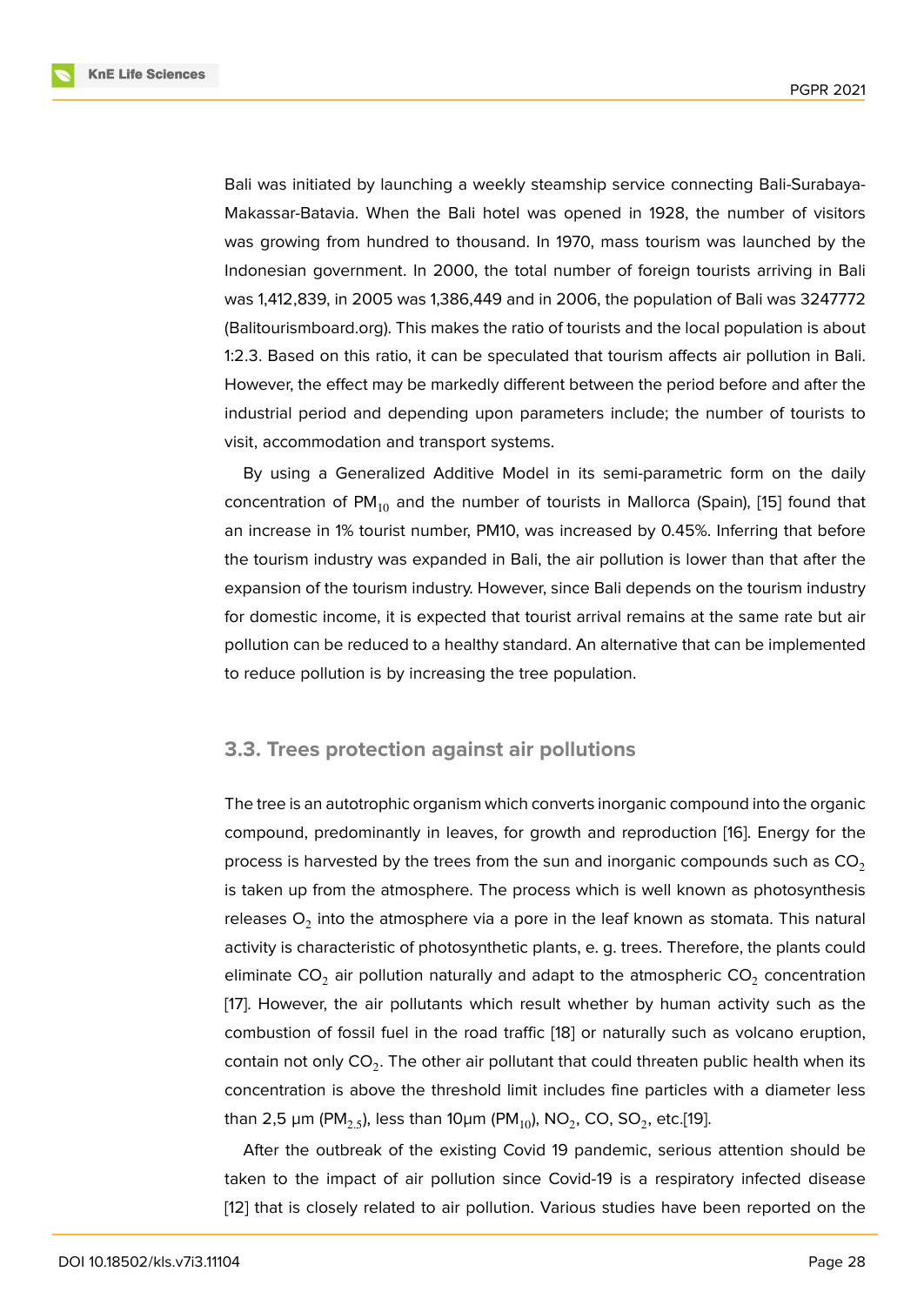capacity of trees to reduce air pollution. For example, [20] reported a study on the removal of air pollutants, NO, CO,  $PM_{10}$  by dry deposition on trees. According to these authors, a coniferous forest that covers 25% of the study area absorbs 21% of the air pollution attributed to high forest cover density and durati[on o](#page-7-5)f leaf life-span. Suggesting that by increasing the forest cover, the healthier air inhaled by the people in the area. Removal of PM $_{10}$  in Strasbourg city of Franc was reported by [21]. These authors use the I tree model, which requires tree structure information and air pollution data, to measure the removal of  $PM_{10}$  from the atmosphere. It was found that the overall public green area was about 27.80% of the city area and consisted [of v](#page-7-6)arious species such as *Fagus syl-vatica*, *Corylus avellena*, *Fraxinus excelsior*, etc. The green area trees in public green spaces in Strasbourg removed about 88.23 tons per year of pollutants. The mechanism by which the pollutant removed from the air involving (1) wet deposition, transfer of pollutant to cloud droplet before falling with the rain, (2) gas-phase reaction which make aerosol before deposition via a wet or dry mechanism, (3) dry deposition, gaseous or particulate pollutants dry deposited on a various surface such as the leaf of trees [22].

The effectiveness of trees to remove pollutants from the air because trees have a large amount of leaf area and their structure could result in air turbulence movement [23]. T[her](#page-7-7)efore, the taller the trees the capacity to remove pollutants is becoming higher. Depending on the type of air pollutants, the trees remove the pollutants via a different mechanism. Gaseous pollutants such as  $SO_2$  and  $NO_2$  are taken up by the plants via [stom](#page-7-8)ata and particulate matter are taken up by deposition on the leaf. The gaseous pollutant however is toxic to the plants when its concentration is above the threshold limit because the pollutant could lower cytoplasmic pH. Suggesting that more trees are required to reduce the concentration of air pollutants.

### **3.4. Agroforestry for sustaining trees and natural resources to support Balinese culture**

The important activity for the Balinese people in carrying out Hindu religious ceremonies is making an offering known as Banten. One of the biggest ceremonies in Bali is Galungan and Kuningan Day which is believed to be the days when the Balinese's ancestors descend from heaven during Galungan and back to heaven during Kuningan Days. Various offerings are made by Balinese people involving the use of various plant parts such as leaf, flower, fruit and stem from various plant species. Suggesting that Balinese people need to plant various species whether in their back yard such as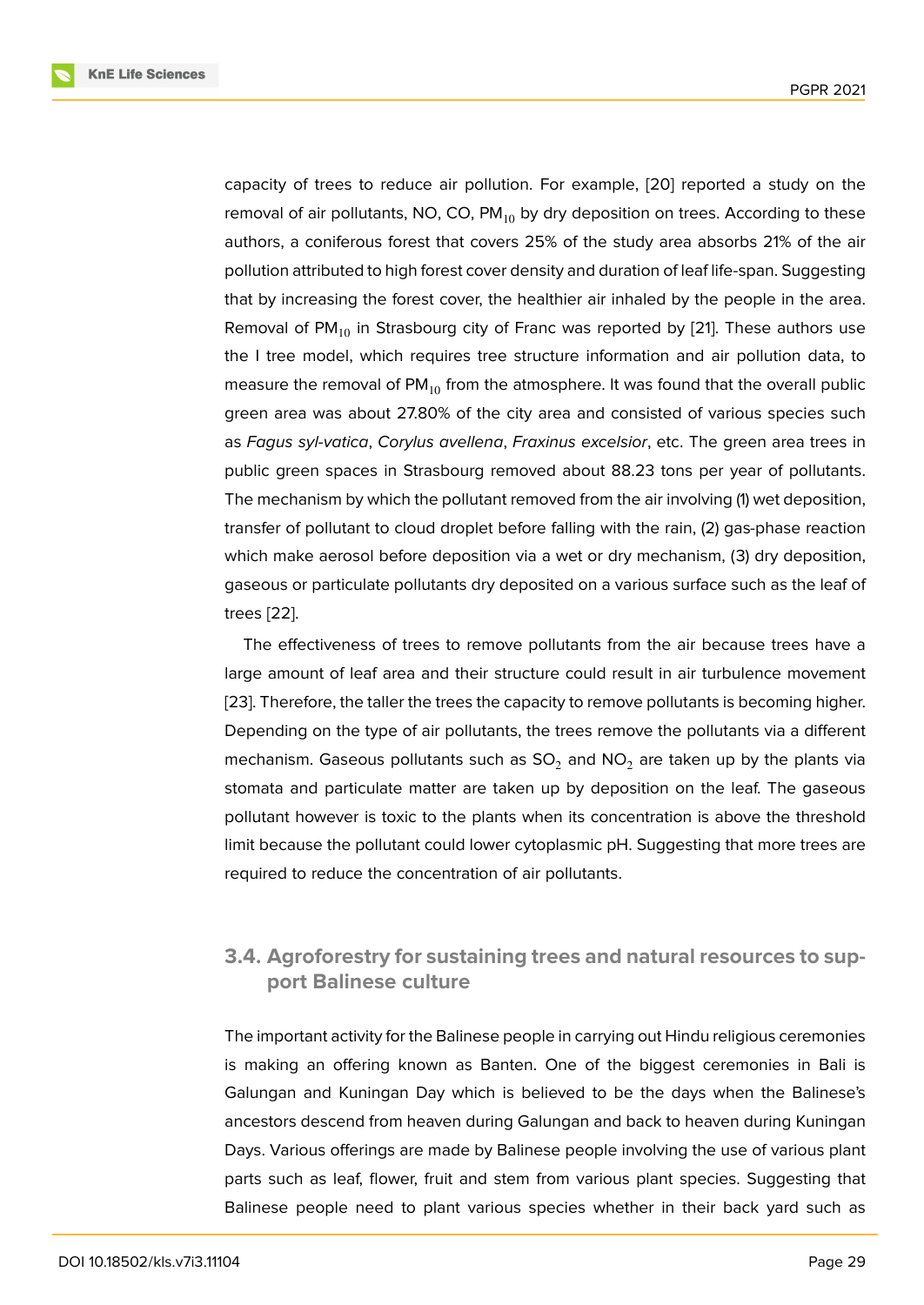ornamental plants or on their plantation, such as bamboo, trees, coconut, banana, etc. So, traditionally, Balinese people have developed agroforestry which is the term for landuse systems and technologies in which woody perennials (such as trees, shrubs, palms or bamboos) and crops or animals are deliberately grown on the same parcel of land [24]. However, because of economic developments or other factors, the agroforestry system may have been developed into an intensive system or converted into other uses which then make fewer trees cover on the island of Bali. According to [25], global [fore](#page-7-9)st cover is 30.8% of the global area and approximately 0.5 ha per person. But this forest cover is not distributed equally, e. g. forest area in Bali in 2018 was 22.9% and approximately 0.047 ha/person (BPS Bali). Assuming that global forest cove[r \(3](#page-7-10)0.8%) is sufficient to reduce air pollution, there is still much effort to be performed to make a healthy environment in Bali, particularly because the ratio of forest cover per person is about 10 fold lower than that of global forest cover.

During the current existing problem worldwide, i. e. the breakout of the covid-19 pandemic, the various methods may be employed to increase the area of forest cover per person. For example, improving urban forests and increasing trees cover in the agroforestry system. However, since the efficiency of plant production in agroforestry is regarded as lower than the intensive system [26], new techniques should be implemented, such as a sustainable farming system.

# **4. Conclusion**

Various literature supports the link between air pollution and respiratory infection diseases and covid-19. Various literature also shows that the tourism industry contributed to the increase in air pollution. Thus, since forest cover could decrease the air pollution, reducing air pollution while maintaining tourist arrival rate can be achieved by increasing the area of land cover with trees or forest. For example, improving the efficiency of crop production in mixed cultures with trees or forests. Under the condition of the existing pandemic, improvement of tree covers is regarded as crucial to reducing air pollution which threatens public health.

### **References**

<span id="page-5-0"></span>[1] Akatsu M. The problem of air pollution during the industrial revolution. Monograph Series of the Socio-Economic History Society, Japan. Sugiyama S, editor. Tokyo: Springer; 2015.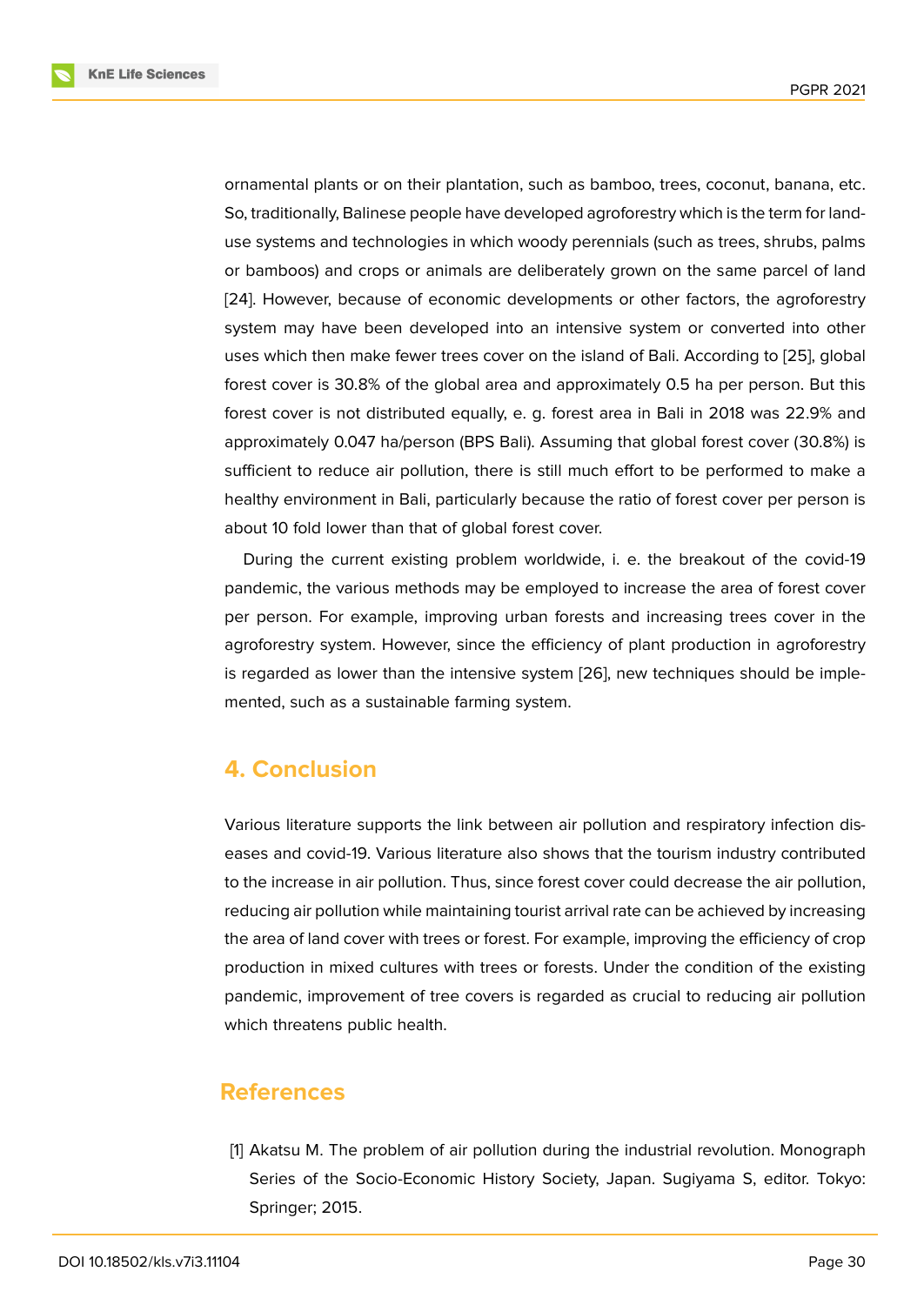

- <span id="page-6-0"></span>[2] Chauhan A, Johnston S. Air pollution and infection in respiratory illness. British Medical Bulletin. 2003;68:95–112. https://doi.org/10.1093/bmb/ldg022
- <span id="page-6-1"></span>[3] Ueda M. The history of ecological environment: Ideas derived from Chinese research. Monograph Series of the Socio-Economic History Society, Japan. Sugiyama S, editor. Tokyo: Springer; 2015.
- <span id="page-6-2"></span>[4] Cirman A, Domadenik P, Intriago R. The Kyoto protocol in a global perspective. Economic and Business Review. 2009;11(1):29–54.
- <span id="page-6-3"></span>[5] Zanke A, Thenge R, Adhao S. COVID-19: A pandemic declare by World Health Organization. IP International Journal of Comprehensive and Advanced Pharmacology 2020;5(2):49–57. https://doi.org/10.18231/j.ijcaap.2020.012
- <span id="page-6-4"></span>[6] Peters A, Dockery D, Heinrich J, Wichmann H. Short-term effects of particulate air pollution on respiratory morbidity in asthmatic children. European Respiratory Journal 1997;10(4):872–879. https://doi.org/10.1183/09031936.97.10040872
- <span id="page-6-5"></span>[7] Peel J, Tolbert PE, Klein M. et al. Ambient air pollution and respiratory emergency department visits. Epidemiology. 2005;16(2):164–174. https://doi.org/10.1097/01.ede.0000152905.42113.db
- <span id="page-6-6"></span>[8] Gehring U, Cyrys J, Sedlmein G. et al. Traffic-related air pollution and respiratory health during the first 2 yrs of life. European Respiratory Journal 2002;19(4):690– 698. https://doi.org/10.1183/09031936.02.01182001
- <span id="page-6-7"></span>[9] Dhand R, Li J. Coughs and sneezes: Their role in transmission of respiratory viral infections, including SARS-CoV-2. American Journal of Respiratory and Critical Care Medicine. 2020;202(5):651–659. https://doi.org/10.1164/rccm.202004-1263PP
- <span id="page-6-8"></span>[10] Gandhi M, Marr L. Commentary uniting infectious disease and physical science principles on the importance of face masks for. Med (N Y). 2021;2(1):29–32. https://doi.org/10.1016/j.medj.2020.12.008
- <span id="page-6-9"></span>[11] Cascetta E, Henke I, Francesco L. The effects of air pollution, sea exposure and altitude on Covid-19 hospitalization rates in Italy. International Journal of Environmental Research and Public Health 2021;18(452):1–11.
- [12] Bourdrel T, Annesi-Maesano I, Alahmad B, Maesano C, Bind M. The impact of outdoor air pollution on Covid-19: A review of evidence from in vitro, animal, and human studies. European Respiratory Review 2021;30:1–18. https://doi.org/10.1183/16000617.0242-2020
- [13] Holden A. Environment and tourism. London: Routledge; 2000.
- [14] Picard M. Cultural heritage and tourist capital: Cultural tourism in Bali. International Tourism: Identity and Change. JA, Lanfant MF, editors. London: Sage; 1995.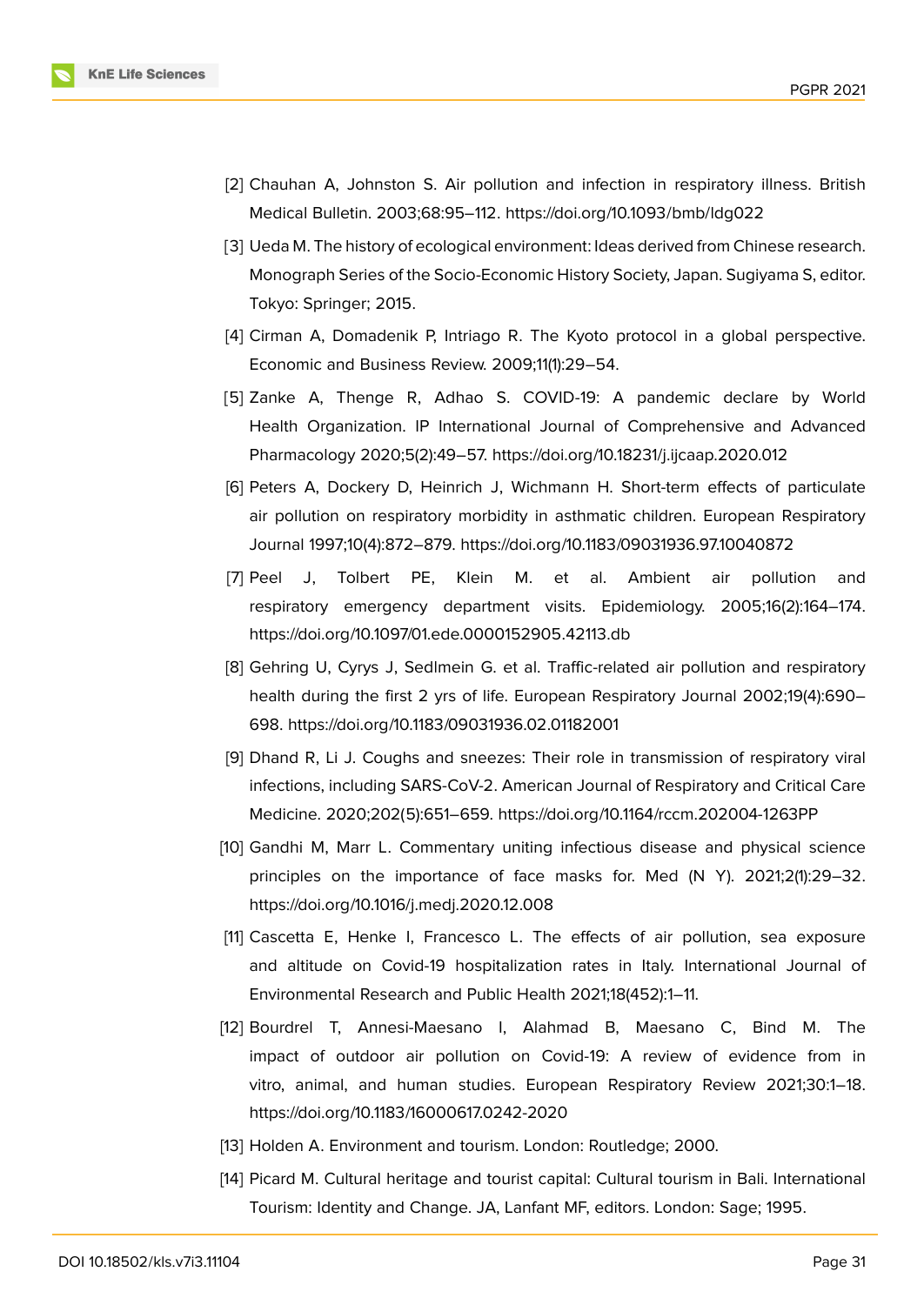

- <span id="page-7-0"></span>[15] Saenz-de-Miera O, Rosselló J. Modeling tourism impacts on air pollution: The case study of PM10 in Mallorca. Tourism Management 2014;40:273–281. https://doi.org/10.1016/j.tourman.2013.06.012
- <span id="page-7-1"></span>[16] Kreuzwieser J, Gessler A. Global climate change and tree nutrition: Influence of water availability. Tree Physiology 2010;30(9):1221–1234. https://doi.org/10.1093/treephys/tpq055
- <span id="page-7-2"></span>[17] Franks P, Leitch I, Ruszala E, Hetherington A, Beerling D. Physiological framework for adaptation of stomata to CO2 from glacial to future concentrations. Philosophical Transactions of The Royal Society B Biological Sciences 2012;367(1588):537–546. https://doi.org/10.1098/rstb.2011.0270
- <span id="page-7-3"></span>[18] Rindy J, Ponette-González A, Barrett T, Sheesley R, Weathers K. Urban trees are sinks for soot: Elemental carbon accumulation by two widespread oak species. Environmental Science & Technology 2019;53(17):10092–10101. https://doi.org/10.1021/acs.est.9b02844
- <span id="page-7-4"></span>[19] Perera F. Pollution from fossil-fuel combustion is the leading environmental threat to global pediatric health and equity: Solutions exist. International Journal of Environmental Research and Public Health 2018;15(16): 1-17. https://doi.org/10.3390/ijerph15010016
- <span id="page-7-5"></span>[20] García de Jalón S, Burgess PJ, Curiel Yuste J. et al. Dry deposition of air pollutants on trees at regional scale: A case study in the Basque Country. Agricultural and Forest Meteorology 2019;278(107648):1–17. https://doi.org/10.1016/j.agrformet.2019.107648
- <span id="page-7-6"></span>[21] Selmi W, Weber C, Rivière E, Blond N, Mehdi L, Nowak D. Air pollution removal by trees in public green spaces in Strasbourg city, France. Urban For. Urban Green. 2016;17(2):192–201. https://doi.org/10.1016/j.ufug.2016.04.010
- <span id="page-7-7"></span>[22] Nowak DJ. Chicago's urban forest ecosystem: Urban forest climate project. McPherson RA, Gregory E, Nowak DJ, editors. Pennsylvania: Northeastern Forest Experiment Station; 1994.
- <span id="page-7-8"></span>[23] Sing S, Verma A. Environmental bioremediation technology. Singh S, Tripathi R, editors. Berlin: Springer-Verlag Berlin Heidelberg; 2007.
- <span id="page-7-9"></span>[24] Borelli S, Simelton E, Aggarwal S, et al. Agroforestry and tenure. Food and Agriculture Organization of The United Nations, International Centre for Research in Agroforestry. Vol. 8. 2019. Rome.
- <span id="page-7-10"></span>[25] Food and Agriculture Organization of the United Nations, UN Environment Programme. The state of the world's forests. Rome: UNEP; 2020.